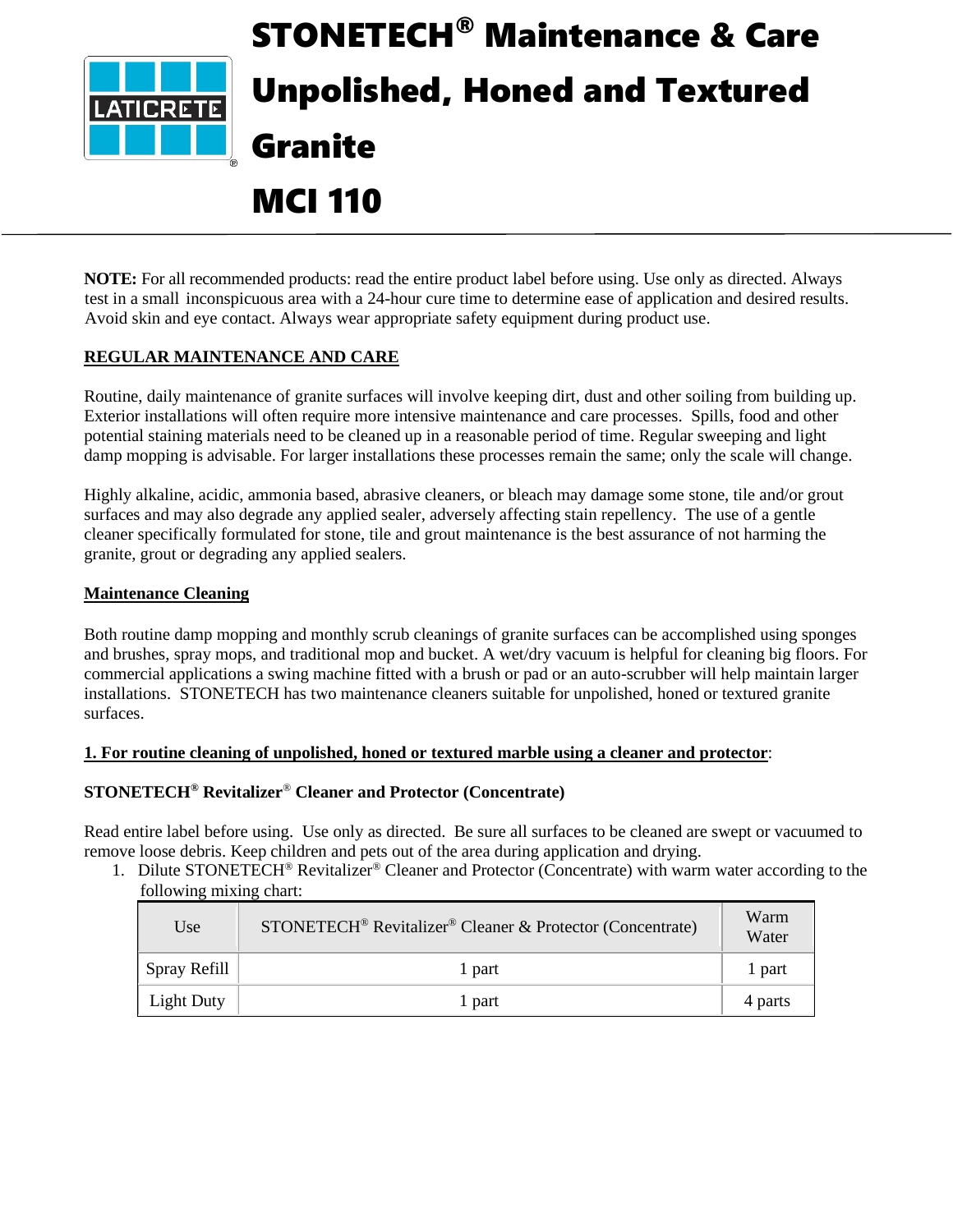- 2. Apply diluted solution with a damp mop, towel, sponge or low pressure sprayer.
- 3. Rub surface lightly and remove any excess cleaner. No need to rinse.
- 4. Repeat if necessary for heavily soiled areas.
- 5. Let area dry completely before using.

#### **STONETECH® Revitalizer® Cleaner and Protector (Ready-To-Use)**

Read entire label before using. Use only as directed. Be sure all surfaces to be cleaned are swept or vacuumed to remove loose debris. Keep children and pets out of the area during application and drying.

- 1. To refill 24 oz. (709 mL) spray bottle, use a funnel.
- 2. Spray or pour directly onto soiled area.
- 3. Wipe clean with a dry towel, lint free cloth or sponge. No need to rinse.
- 4. Repeat for heavily soiled areas using a non-abrasive scrubbing pad.
- 5. Wipe clean with a dry towel.

Refer to DS [212.0](https://cdn.laticrete.com/~/media/product-documents/product-data-sheets/ds-212.ashx) for more information.

#### **2. For routine cleaning of unpolished, honed or textured marble and grout with a cleaner**:

#### **STONETECH Stone & Tile Cleaner (Concentrate)**

Read entire label before using. Use only as directed. Be sure surfaces to be cleaned are swept or vacuumed to remove loose debris. Avoid skin and eye contact with product. Wear protective eyewear and gloves when handling concentrate. Keep children and pets out of the area during application and drying.

1. Dilute STONETECH<sup>®</sup> Stone & Tile Cleaner (Concentrate) with warm water according to the following mixing chart:

| Use               | STONETECH <sup>®</sup> Stone & Tile Cleaner (Concentrate) | Warm Water |
|-------------------|-----------------------------------------------------------|------------|
| <b>Light Duty</b> | l part                                                    | 64 parts   |
| <b>Heavy Duty</b> | l part                                                    | 32 parts   |

- 2. Apply mixed solution with a damp mop, sponge or appropriate professional cleaning equipment.
- 3. Clean entire area with mop, changing cleaning solution often to ensure that soil is not redeposited. Wipe or rinse cleaned area.
- 4. Let area dry completely before using.

# **STONETECH Stone & Tile Cleaner (Ready-To-Use)**

Read entire label before using. Use only as directed. Be sure surfaces to be cleaned are swept or vacuumed to remove loose debris. Avoid skin and eye contact with product. Wear protective eyewear and gloves when handling concentrate. Keep children and pets out of the area during application and drying.

- 1. Spray or pour directly onto soiled area.
- 2. Wipe clean with a dry towel, lint free cloth or sponge. No need to rinse.
- 3. Repeat for heavily soiled areas using a non-abrasive scrubbing pad.
- 4. Wipe clean with a dry towel.

Refer to DS [211.0](https://cdn.laticrete.com/~/media/product-documents/product-data-sheets/ds-211.ashx) for more information.

# **NEW INSTALLATION PRE-GROUT TREATMENT**

#### **Grouting cleanup is often easier when the stone is sealed prior to grouting. Unpolished, honed or textured granite can be porous and is susceptible to grout staining and may benefit from sealing prior to grouting.**

A simple water test can be performed to identify if the stone is porous. If the granite darkens after applying water to the stone surface and waiting for 5 minutes, the stone is absorbent and applying a sealer prior to grouting may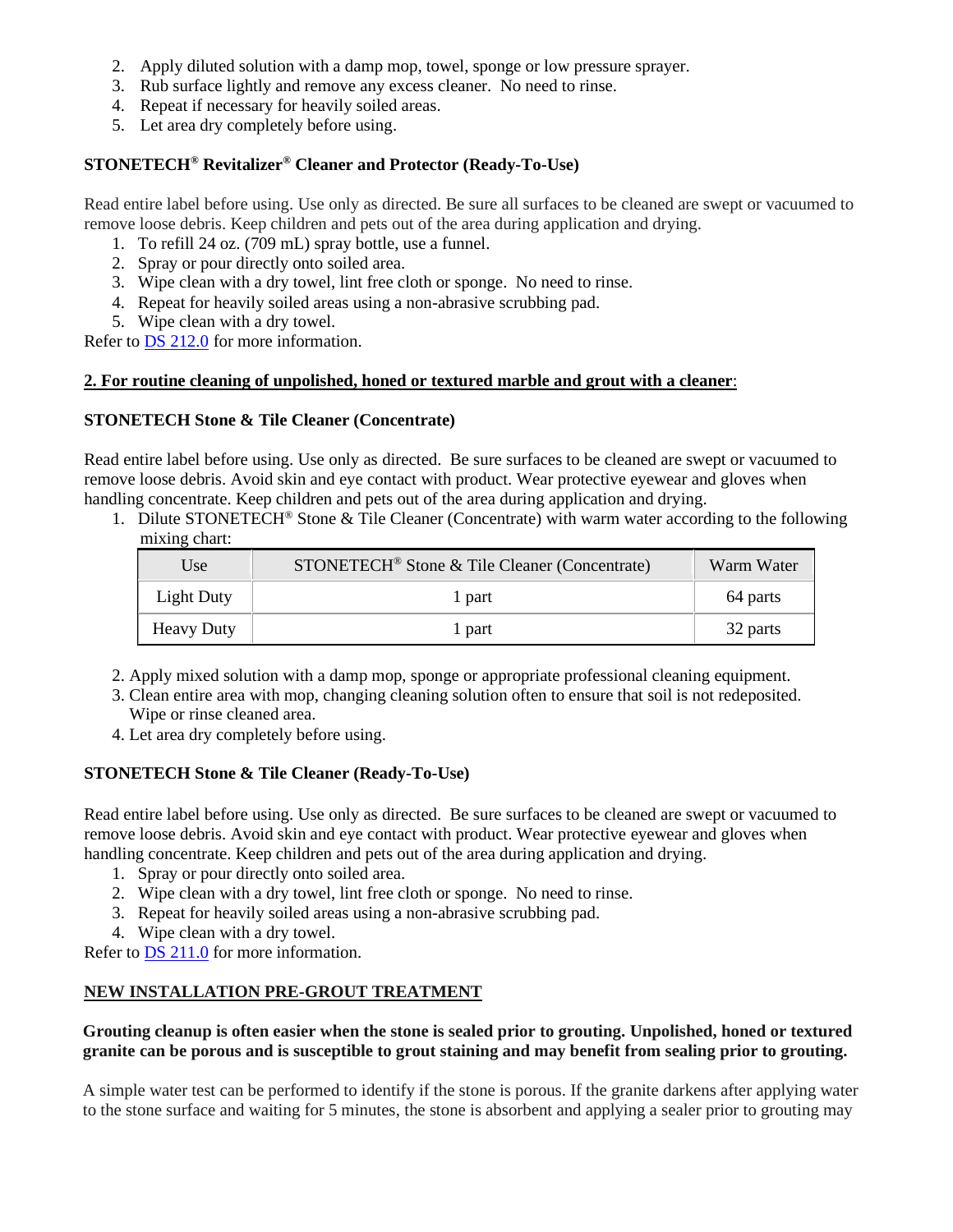aid in clean up after grouting. For most stones that darken when wet a single application of sealer is generally sufficient as a pre-grouting treatment.

#### **For a pre-grout sealer for unpolished, honed or textured granite:**

# **STONETECH® Heavy Duty Sealer**

#### **Pre-Grout Sealer Application**

Read entire label before using. Use only as directed. Always test in a small inconspicuous area with a 24-hour cure time to determine ease of application and desired results. Make sure surface is clean and free of waxes and coatings. STONETECH® Heavy Duty Sealer may be applied to damp surfaces one hour after standing water has been removed. Surface temperature should be between 50°F - 80°F (10°C - 26°C). Ensure that the area is wellventilated during application and until the surface is dry. Keep children and pets out of the area until treated surface is dry.

- 1. Ensure cap is closed and sealed, and shake well before use.
- 2. Mask off surfaces not intended to be treated.
- 3. Liberally apply an even coat of STONETECH Heavy Duty Sealer using a paint pad, roller, brush or lowpressure sprayer.
- 4. Allow the sealer to penetrate the surface for 10-15 minutes. During this time, keep the surface wet with sealer, adding more sealer as needed. DO NOT ALLOW SEALER TO COMPLETELY DRY ON THE SURFACE.
- 5. Thoroughly wipe dry the entire surface with clean absorbent towels.
- 6. A second coat may be needed for porous, absorbent surfaces. If a second coat is required, it should be applied within 30-40 minutes from the initial application as directed in steps 3-5.
- 7. Allow sealer to cure for 24 hours prior to grouting.
- 8. Clean tools used during application with water.

Refer to DS [279.0](https://cdn.laticrete.com/~/media/product-documents/product-data-sheets/ds-279.ashx) for more information.

# **RESTORATIVE DEEP CLEANING**

#### **Stone, tile and grout installations can become heavily soiled over time. Restorative cleaning processes will help return these surfaces to a more acceptable appearance.**

The following restorative surface cleaning processes are done in preparation for resealing or for specialized surface cleaning circumstances. These cleaning processes should not damage the surface of the unpolished granite. However, these types of heavy duty cleaning methods may degrade or strip many sealers from the application.

Depending on the type of soiling or staining, select one of the following options:

#### **For cleaning grease, oil, dirt, dry soil, or to prepare for resealing:**

#### **STONETECH KlenzAll™ Cleaner**

Read entire label before using. Use only as directed. Always test in a small inconspicuous area to determine ease of use and desired results. Be sure all surfaces to be cleaned are swept or vacuumed to remove loose debris. Avoid skin and eye contact with product. Wear protective eyewear, gloves, long sleeves, and long pants while handling concentrate. Ensure work area is well-ventilated during application and until surface is dry. Keep children and pets out of the area during application and drying.

The following is a restorative surface cleaning process which is done in preparation for resealing or for specialized surface cleaning circumstances. This process should not damage the stone surface, however, this type of heavy duty cleaning will degrade or strip many sealers from the application.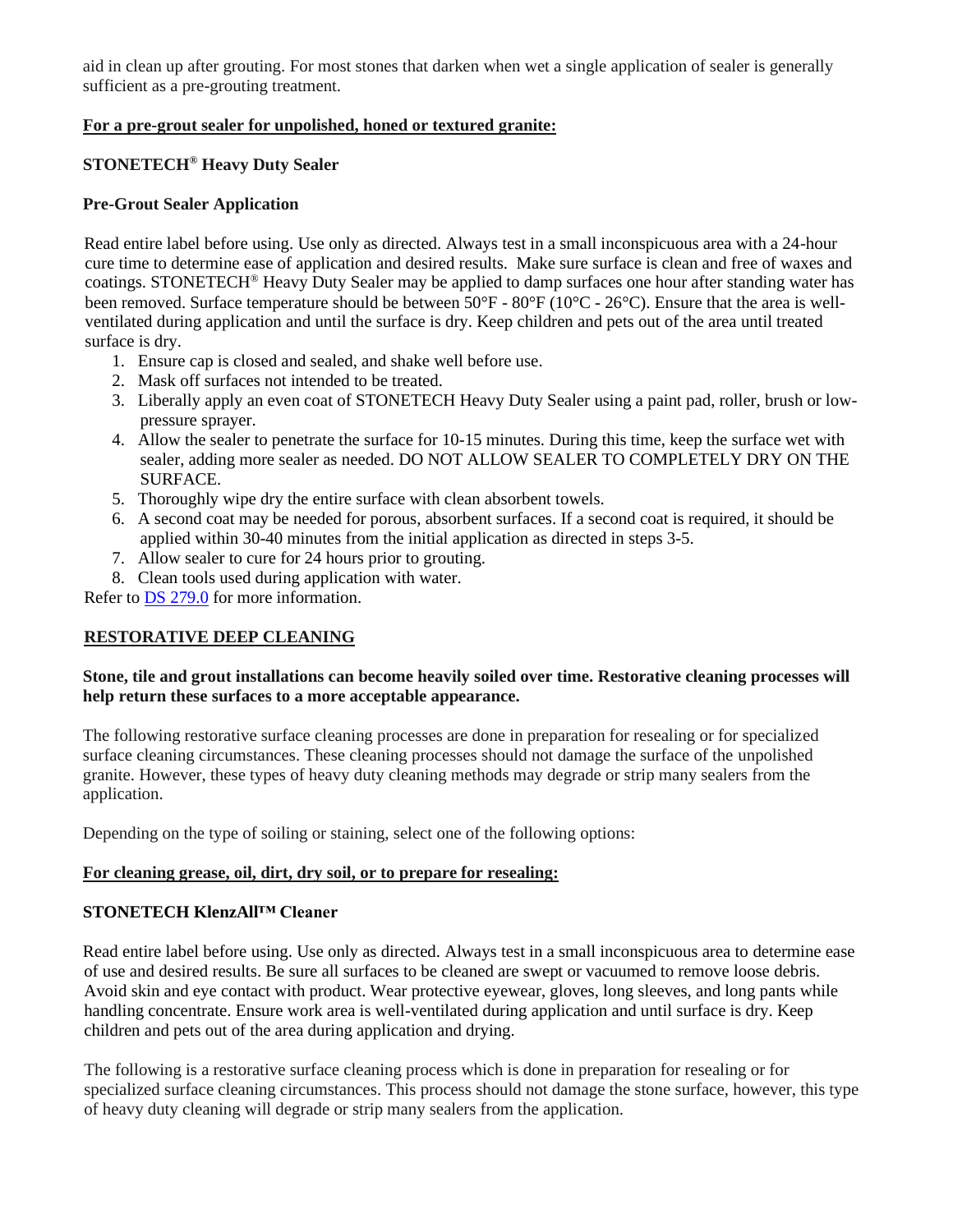1. Dilute concentrated STONETECH® KlenzAll™ Cleaner with warm water according to the following mixing chart:

| Use               | STONETECH <sup>®</sup> KlenzAll <sup>TM</sup> Cleaner (Concentrate) | Warm Water |  |
|-------------------|---------------------------------------------------------------------|------------|--|
| Light Duty        | part                                                                | 8 parts    |  |
| Medium Duty       | part                                                                | 4 parts    |  |
| <b>Heavy Duty</b> | part                                                                | 2 parts    |  |

- 2. Apply mixed solution with a mop, clean cloth or low-pressure sprayer. Avoid applying cleaner on unintended surfaces.
- 3. Lightly scrub with a scrub brush or floor machine as needed.
- 4. Remove STONETECH KlenzAll Cleaner using a clean cloth, wet/dry vacuum or damp mop.
- 5. Rinse area well with clean water. Allow area to dry completely.
- 6. Some surfaces may require additional cleaning. If so, repeat steps  $2 5$  above.
- 7. Reseal cleaned area with an appropriate STONETECH sealer (e.g. STONETECH BulletProof® Sealer).

Refer to DS [215.0](https://cdn.laticrete.com/~/media/product-documents/product-data-sheets/ds-215.ashx) for more information.

#### **Removal of efflorescence, mineral deposits, and calcium based staining:**

# **STONETECH® Restore™ Acidic Cleaner**

Read entire label before using. Use only as directed. Always test in a small inconspicuous area to determine required dilution and results. Be sure all surfaces to be cleaned are swept or vacuumed to remove loose debris. Heavy duty dilution may darken some surfaces. **This acid-based cleaner will etch or damage most marble, limestone and travertine surfaces. Will etch or corrode most metal surfaces.** Avoid skin and eye contact. Wear protective eyewear, gloves, long sleeves, and long pants while handling product. Ensure work area is wellventilated during application and until surface is dry. Keep children and pets out of the area during application and drying.

1. Dilute concentrated STONETECH Restore™ Acidic Cleaner with warm water according to the following mixing chart:

| Use               | STONETECH <sup>®</sup> Restore <sup>™</sup> Acidic Cleaner<br>(Concentrate) | Warm Water | pH |
|-------------------|-----------------------------------------------------------------------------|------------|----|
| Light Duty        | part                                                                        | 16 parts   |    |
| Medium Duty       | part                                                                        | 4 parts    |    |
| <b>Heavy Duty</b> | part                                                                        | part       |    |

- 2. Mask off and protect any metals or other surfaces not intended to be treated. Apply mixed solution with a clean mop, or towel.
- 3. Agitate with a scrub brush or floor machine as needed.
- 4. Remove STONETECH Restore Acidic Cleaner using a clean cloth, wet/dry vacuum or damp mop.
- 5. Rinse area well with clean water and wipe dry.
- 6. Thoroughly rinse all metal surfaces with clean water. Clean and rinse equipment with water.
- 7. Reseal cleaned area with an appropriate STONETECH sealer (e.g. STONETECH BulletProof® Sealer). Refer to DS [216.0](https://cdn.laticrete.com/~/media/product-documents/product-data-sheets/ds-216.ashx) for more information.

#### **Removal of cement grout hazes, stripping topical coatings, acrylic finishes or heavy waxes: STONETECH® Epoxy Grout Haze & Coating Stripper**

Read entire label before using. Use only as directed. Test in a small inconspicuous area to determine ease of application and desired results. Be sure all surfaces to be cleaned are swept or vacuumed to remove loose debris. Ensure work area is well-ventilated during application and until surface is dry. Keep children and pets out of the area until surface use resumes. Avoid contact with surfaces not intended to be treated. Avoid applying in direct sunlight. Should not be used in extreme temperatures. Recommended application temperature range is between 50°F - 90°F (10 °C - 32 °C).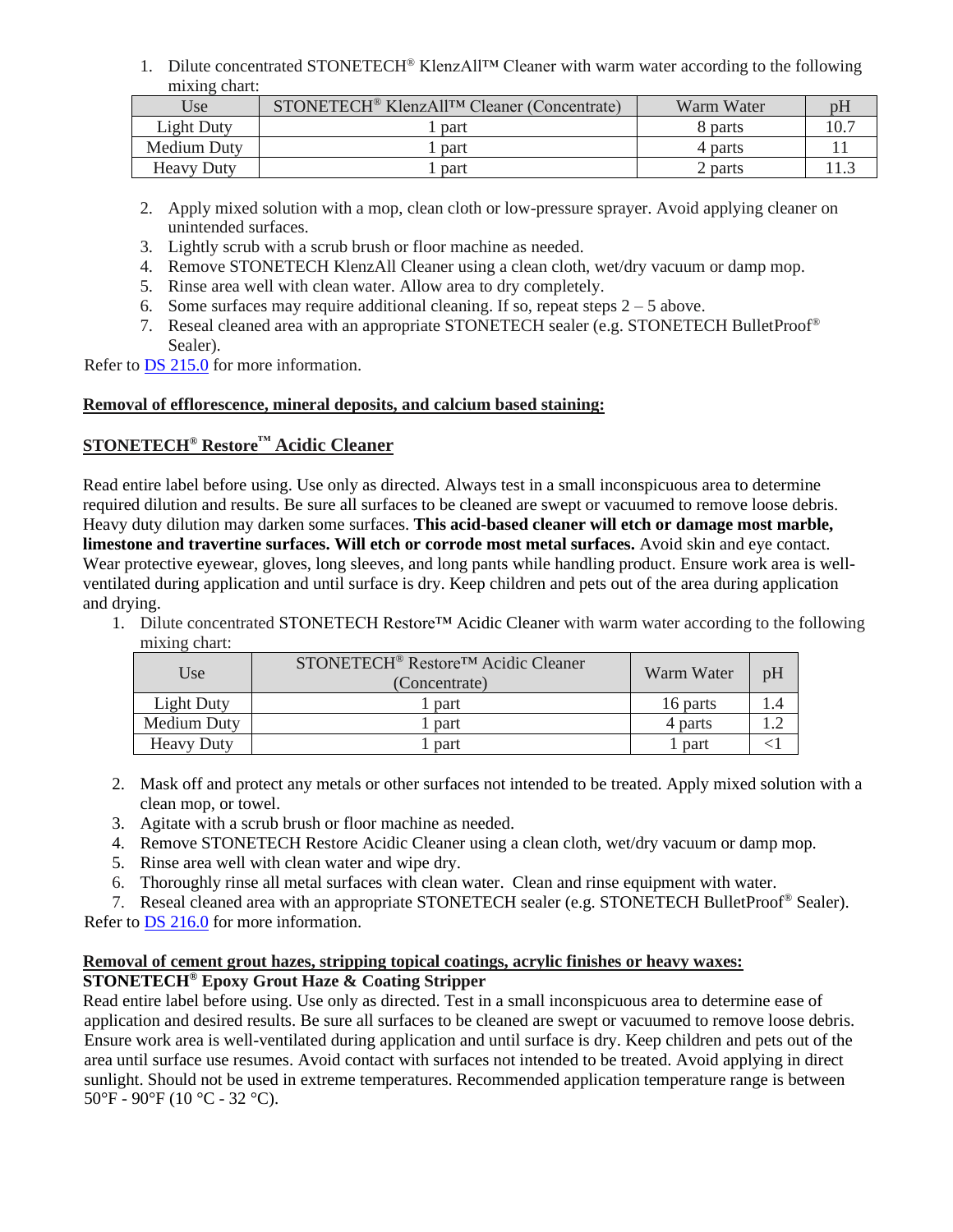- 1. SHAKE WELL BEFORE USING. Do not dilute before applying.
- 2. Wear rubber gloves and eye protection during handling and application to prevent skin and eye contact.
- 3. Liberally apply an even coat of STONETECH<sup>®</sup> Epoxy Grout Haze & Coating Stripper over the required area with a paint brush, mop or paint pad. DO NOT APPLY WITH A SPRAYER. Immediately remove STONETECH Epoxy Grout Haze & Coating Stripper from unintended surfaces with a wet cloth to prevent potential damage to those surfaces.
- 4. Application time will vary depending on type of coating being removed. Approximate application times are as follows:

| Haze / Coating          | <b>Surface Type</b>               | <b>Age of Haze/Coating</b> |                 |            |
|-------------------------|-----------------------------------|----------------------------|-----------------|------------|
|                         |                                   | 24 Hour                    | 7 Days          | $> 7$ Days |
| <b>Epoxy Grout Haze</b> | Tile                              | $1 - 3$ minutes            | $3 - 5$ minutes | 10 minutes |
| <b>Epoxy Grout Haze</b> | Natural Stone &<br>Masonry        | $1 - 3$ minutes            | $3 - 5$ minutes | 10 minutes |
| Coatings $*$            | Tile                              | $1 - 5$ minutes            |                 |            |
| Coatings $*$            | Natural Stone &<br><b>Masonry</b> |                            | $1 - 5$ minutes | 10 minutes |

- 5. Do not let STONETECH Epoxy Grout Haze & Coating Stripper dry on the surface. If STONETECH Heavy Duty Epoxy Grout Haze & Coating Stripper starts to dry, add additional product to keep surface wet.
- 6. Agitate surface with a nylon scrub brush or pad after testing a small area first to make sure that brush or pad will not scratch the surface. Surface can be wet with water to enable easier removal of coating.
- 7. Wipe up residual STONETECH Epoxy Grout Haze & Coating Stripper Coating Stripper with clean, dry cloth or wet mop. A wet/dry vacuum can be used for larger area.
- 8. Rinse surface well with clean water.
- 9. More than one application may be required, repeat steps 3 through 8 when necessary.
- 10. Surface traffic may begin 2 hours after removal of coating.

Refer to data sheet **DS** 116.4 for more information.

# **For spot or small area deep cleaning**:

# **STONETECH DeepKlenz™ Cleaner**

Read entire label before using. Use only as directed. Test in a small inconspicuous area to determine required results. Be sure all surfaces to be cleaned are swept or vacuumed to remove loose debris. Avoid skin and eye contact with product. Wear protective eyewear, gloves, long sleeves, and long pants while handling concentrate. Ensure work area is well-ventilated during application and until surface is dry. Keep children and pets out of the area during application and drying. Recommended application temperature range is between 40°F - 100°F (4°C - 38°C).

- 1. Thoroughly wet surface by directly spraying onto soiled area.
- 2. Allow STONETECH DeepKlenz Cleaner to work on the surface for 5-10 minutes. Do NOT allow product to dry on the surface.
- 3. Lightly scrub with a stiff bristle brush to remove the surface contaminants.
- 4. Rinse and wipe surface with clean cloth and warm water. Repeat as needed for heavy soiled areas.
- 5. Reseal cleaned area with an appropriate STONETECH sealer (e.g. STONETECH BulletProof<sup>®</sup> Sealer).

Refer to DS [111.2](https://cdn.laticrete.com/~/media/product-documents/product-data-sheets/ds-1112.ashx) for more information.

# **For cleaning and removing soap scum:**

**STONETECH Soap Scum Remover**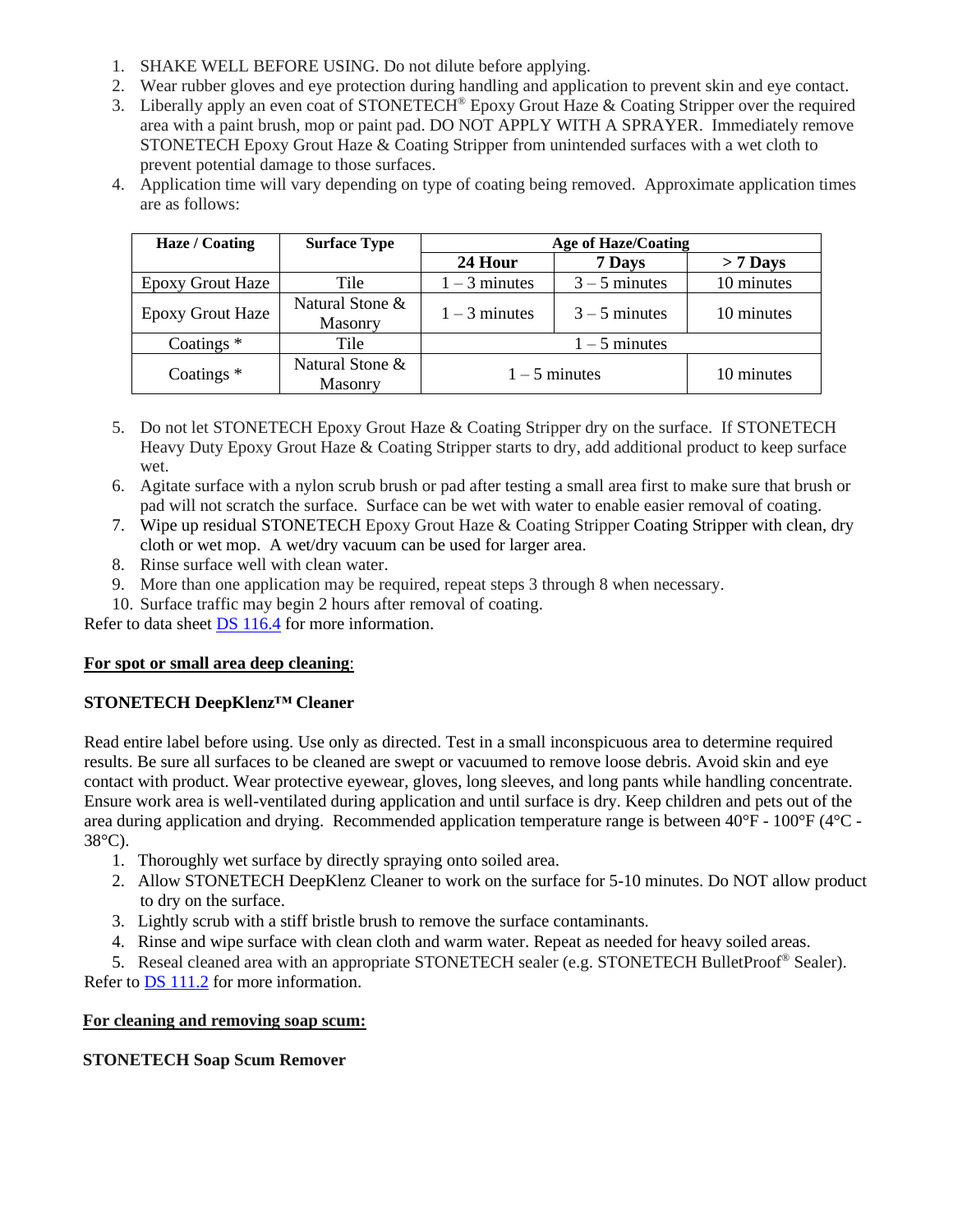Read entire label before using. Use only as directed. Always test in a small inconspicuous area to determine ease of use and desired results. Be sure surfaces to be cleaned are swept or vacuumed to remove loose debris. Avoid skin and eye contact. Wear protective eyewear and gloves. Keep children and pets out of the area during application and drying.

- 1. Spray STONETECH® Soap Scum Remover directly on soiled areas. Avoid applying onto unintended surfaces.
- 2. Wipe surface with clean, dry cloth or scrub with stiff nylon brush as needed.
- 3. Rinse area well with clean water.
- 4. Wipe area dry with clean cloth.
- 5. Repeat as needed for heavily soiled areas.

Refer to DS [229.0](https://cdn.laticrete.com/~/media/product-documents/product-data-sheets/ds-229.ashx) for more information.

#### **For cleaning and removing mold and mildew:**

# **STONETECH Mold & Mildew Stain Remover**

Read entire label before using. Use only as directed. Always test in a small inconspicuous area to determine ease of use and desired results. Be sure surfaces to be cleaned are swept or vacuumed to remove loose debris. Avoid skin and eye contact. Wear protective eyewear and gloves. Keep children and pets out of the area during application and drying. Do not mix this product with other household cleaners or metals.

- 1. Spray STONETECH Mold & Mildew Remover directly on soiled areas. Avoid applying onto unintended surfaces.
- 2. Clean surface with non-abrasive sponge or stiff nylon brush as needed.
- 3. Rinse area well with clean water.
- 4. Repeat as needed for heavily-soiled areas.

Refer to [DS 219.0](https://cdn.laticrete.com/~/media/product-documents/product-data-sheets/ds-219.ashx) for more information.

# **For oil stain removal:**

# **STONETECH Oil Stain Remover.**

Read entire label before using. Use only as directed. Always test in a small inconspicuous area to determine that the desired results will be achieved. Make sure surface is clean, dry, and free of waxes and coatings. Ensure that area is well-ventilated and keep children and pets away from the area during application and until surface is clean and dry.

- 1. Using a plastic or wood spatula, stir thoroughly to mix the paste.
- 2. Apply a  $\frac{1}{4}$  (6 mm) thick layer of paste to the stain. Ensure that the paste extends at least 1" 2" (25 50mm) beyond the edge of the stain.
- 3. Do not cover.
- 4. Allow 48 72 hours for STONETECH Oil Stain Remover to dry.
- 5. Using a plastic spatula, remove the dried STONETECH Oil Stain Remover and discard.
- 6. Allow solvent to completely dry from the stone.
- 7. If stain is not completely gone after drying, repeat process.
- 8. Clean up residue and tools with mineral spirits.
- 9. Once the surface is dry, reseal the cleaned area with an appropriate STONETECH sealer (e.g. STONETECH BulletProof® Sealer).

Refer to [DS 214.0](https://cdn.laticrete.com/~/media/product-documents/product-data-sheets/ds-214.ashx) for more information.

# **SEALING AND PROTECTING:**

All granite is susceptible to staining from both oil and water-based materials and sealing will help protect the stone's appearance. The cement grouts used in Granite tile installations will also be more stain resistant with the application of a penetrating sealer.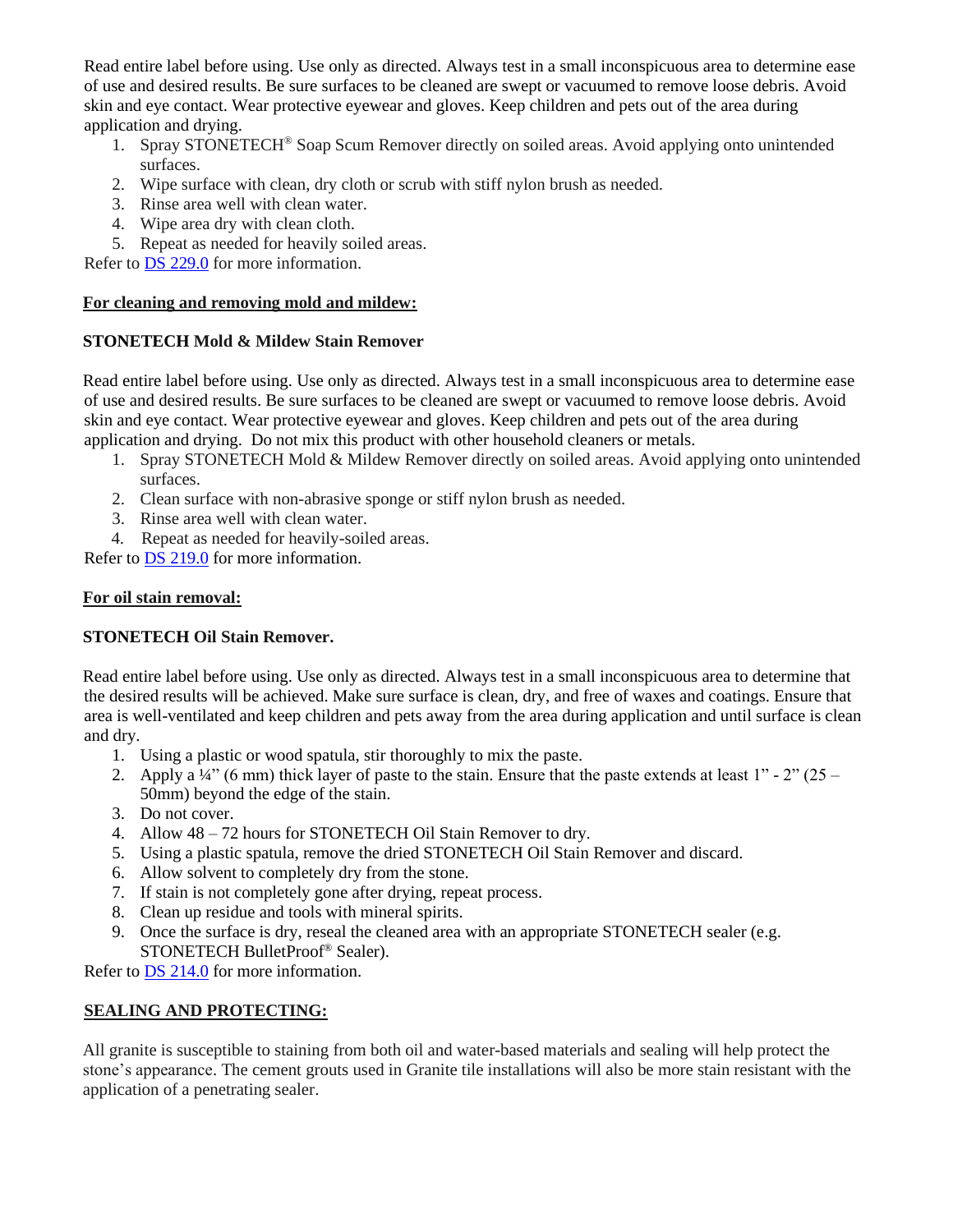#### **For interior and exterior natural look protection from water- and oil-based staining:**

#### **STONETECH® BulletProof® Sealer or any natural look STONETECH sealer\*.**

Read entire label before using. Use only as directed. Always test in a small inconspicuous area with a 24 hour cure time to determine ease of application and desired results. Allow new grout installations to cure for a minimum of 72 hours prior to application. Make sure surface is clean and free of waxes and coatings. Sealer may be applied to damp surfaces one hour after standing water has been removed. Surface temperature should be between 50°F - 80°F (10°C - 26°C). Ensure that the area is well-ventilated during application and until the surface is dry. Keep children and pets out of the area until treated surface is dry.

- 1. Ensure cap is closed and sealed, and shake well before use.
- 2. Mask off surfaces not intended to be treated.
- 3. Liberally apply an even coat of STONETECH® BulletProof® Sealer using a paint pad, roller, brush or low-pressure sprayer.
- 4. Allow sealer to penetrate the surface for 10-15 minutes. During this time, keep the surface wet with sealer, adding more sealer as needed. DO NOT ALLOW SEALER TO COMPLETELY DRY ON THE SURFACE.
- 5. Thoroughly wipe dry the entire surface with clean absorbent towels.
- 6. A second coat may be needed for porous, absorbent surfaces. If a second coat is required, it should be applied within 30-40 minutes from the initial application as directed in steps 3-5.
- 7. Should a sealer residue appear, rewet the impacted section of the surface with sealer. Agitate the surface with a white nylon scrubbing pad to loosen residue and wipe dry with a clean, absorbent towel.
- 8. A full cure is achieved in 24-72 hours. Use of the treated surface may resume in 6-8 hours. If use of the surface must resume sooner, cover the treated surface with red rosin paper to protect it until full cure has been achieved.
- 9. Clean tools used during application with water.

Refer to DS [282.0](https://cdn.laticrete.com/~/media/product-documents/product-data-sheets/ds-282.ashx) for more information.

\* If another STONETECH natural look sealer is used, please follow the instructions stated on the product data sheet or label.

# **For a natural look water repellent on exterior surfaces:**

# **STONETECH® Heavy Duty Exterior Sealer**

Read entire label before using. Use only as directed. Always test in a small inconspicuous area with a 24-hour cure time to determine ease of application and desired results. Allow new grout installations to cure for a minimum of 72 hours prior to application. Make sure surface is clean, thoroughly dry and free of waxes and coatings. Surface temperature should be between 50°F - 80°F (10°C - 26°C). Keep children and pets out of the area until surface use resumes.

- 1. Mask off any surfaces not intended to be treated.
- 2. Liberally apply an even coat of STONETECH Heavy Duty Exterior Sealer with a paint pad, paintbrush, paint roller or solvent-resistant, low-pressure sprayer. Do not use power sprayer. Do not thin before using. See method of application.
- 3. Allow sealer to penetrate the surface for 5–15 minutes; denser material may require more time for sealer to penetrate. During this time, distribute excess sealer over entire area to ensure even penetration. DO NOT ALLOW EXCESS SEALER TO DRY ON THE SURFACE.
- 4. Thoroughly wipe dry the entire surface with a clean dry cloth to completely remove all excess sealer from the surface.
- 5. A second coat may be needed for porous, absorbent surfaces and should be applied one hour after initial application as directed in steps 2–4.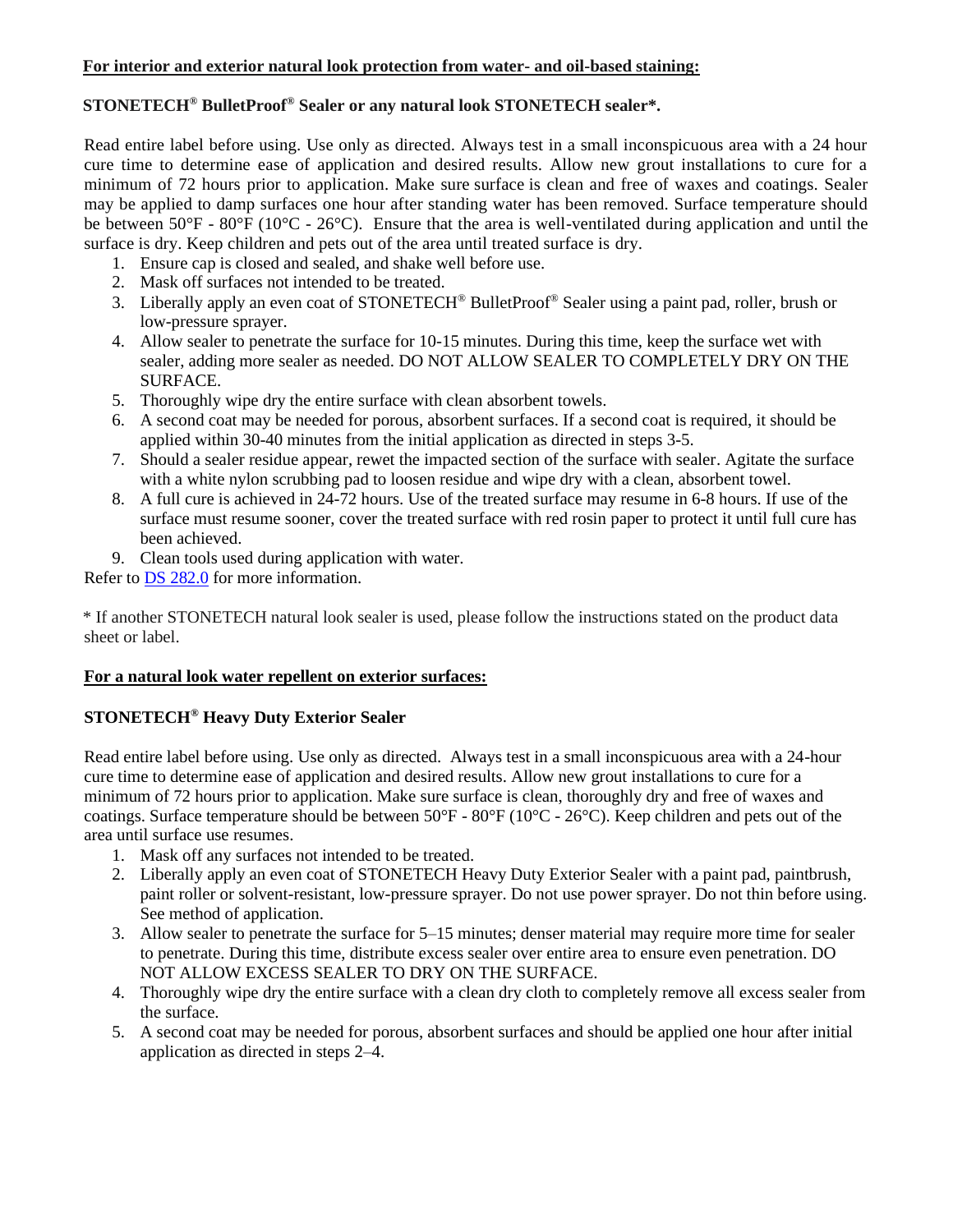- 6. If sealer was not completely wiped off and a residue appears, wipe entire surface with a towel dampened with sealer. Use a white nylon pad to loosen residue and follow with a clean, white absorbent towel to remove.
- 7. Full cure is achieved in 24–72 hours. Surface use may resume in 4-6 hours.
- 8. Clean up promptly after job is complete, since rags and equipment that are wet with product may be combustible. Clean equipment with mineral spirits and allow equipment and rags to dry in a well-ventilated area out of reach of children and pets. After rags are dry, dispose of in accordance with local waste disposal regulations.

Refer to DS [212.5](https://cdn.laticrete.com/~/media/product-documents/product-data-sheets/ds-2125.ashx) for more information.

#### **For a salt water resistant protector:**

#### **STONETECH® Salt Water Resistant Sealer**

Not intended for use on surfaces that have been previously exposed to salt water or deicing salts. Read entire label before using. Use only as directed. Always test in a small inconspicuous area with a 24-hour cure time to determine ease of application and desired results. Allow new grout installations to cure for a minimum of 72 hours prior to application. Make sure surface is clean, dry and free of waxes and coatings. Surface temperature should be between  $35^{\circ}F - 90^{\circ}F (2 - 32^{\circ}C)$ . Keep children and pets out of the area until surface use resumes.

- 1. Mask off any surfaces not intended to be treated.
- 2. Liberally apply an even coat of STONETECH Salt Water Resistant Sealer with a bristle paint brush or paint roller.
- 3. Allow sealer to penetrate the surface for 15–20 minutes. During this time, distribute excess sealer over entire area to ensure even penetration. Do not allow sealer to pool on the surface. DO NOT ALLOW EXCESS SEALER TO DRY ON THE SURFACE.
- 4. Thoroughly wipe the entire surface with a clean dry cloth to completely remove all excess sealer from the surface.
- 5. For protection against de-icing salts, a second coat is recommended and should be applied 15-20 minutes after the initial application as directed in steps 2-4.
- 6. The sealer should be fully cured prior to water contacting the surface. Full cure is achieved in 72 hours. If there is a possibility of rain within the 72 hour cure time, cover surface so it remains dry.
- 7. Clean tools used during application with water.
- 8. If resistance to oily stains is also desired, apply STONETECH BulletProof<sup>®</sup> Sealer after STONETECH Salt Water Resistant Sealer has fully cured.

Refer to DS [288.0](https://cdn.laticrete.com/~/media/product-documents/product-data-sheets/ds-288.ashx) for more information.

#### **For a color enhancing impregnating sealer for interior surfaces:**

#### **STONETECH Enhancer Sealer (Water-based)**

Read entire label before using. Use only as directed. Test in a small inconspicuous area with a 24-hour cure time to determine ease of application and desired results. Allow new grout installations to cure for at least 72 hours prior to application. Be sure surface is clean, thoroughly dry and free of sealers, waxes and coatings. Not recommended for exterior surfaces. Surface temperature should be between  $50^{\circ}F - 80^{\circ}F (10^{\circ}C - 26^{\circ}C)$ . Avoid skin and eye contact. Wear protective eyewear and gloves. Ensure work area is well-ventilated during application and until surface is dry. Keep children and pets out of the area during application and drying.

- 1. Shake well before using.
- 2. Apply STONETECH Enhancer Sealer evenly and liberally using a paint pad, low-pressure chemicalresistant sprayer, roller or brush. Avoid applying sealer on unintended surfaces.
- 3. Allow sealer to penetrate surface for 15–30 minutes; denser material may require maximum time to penetrate surface. Spread excess sealer over entire area for even penetration.
- 4. Following penetration time, completely wipe surface dry with a clean dry towel. DO NOT ALLOW EXCESS TO DRY COMPLETELY ON SURFACE.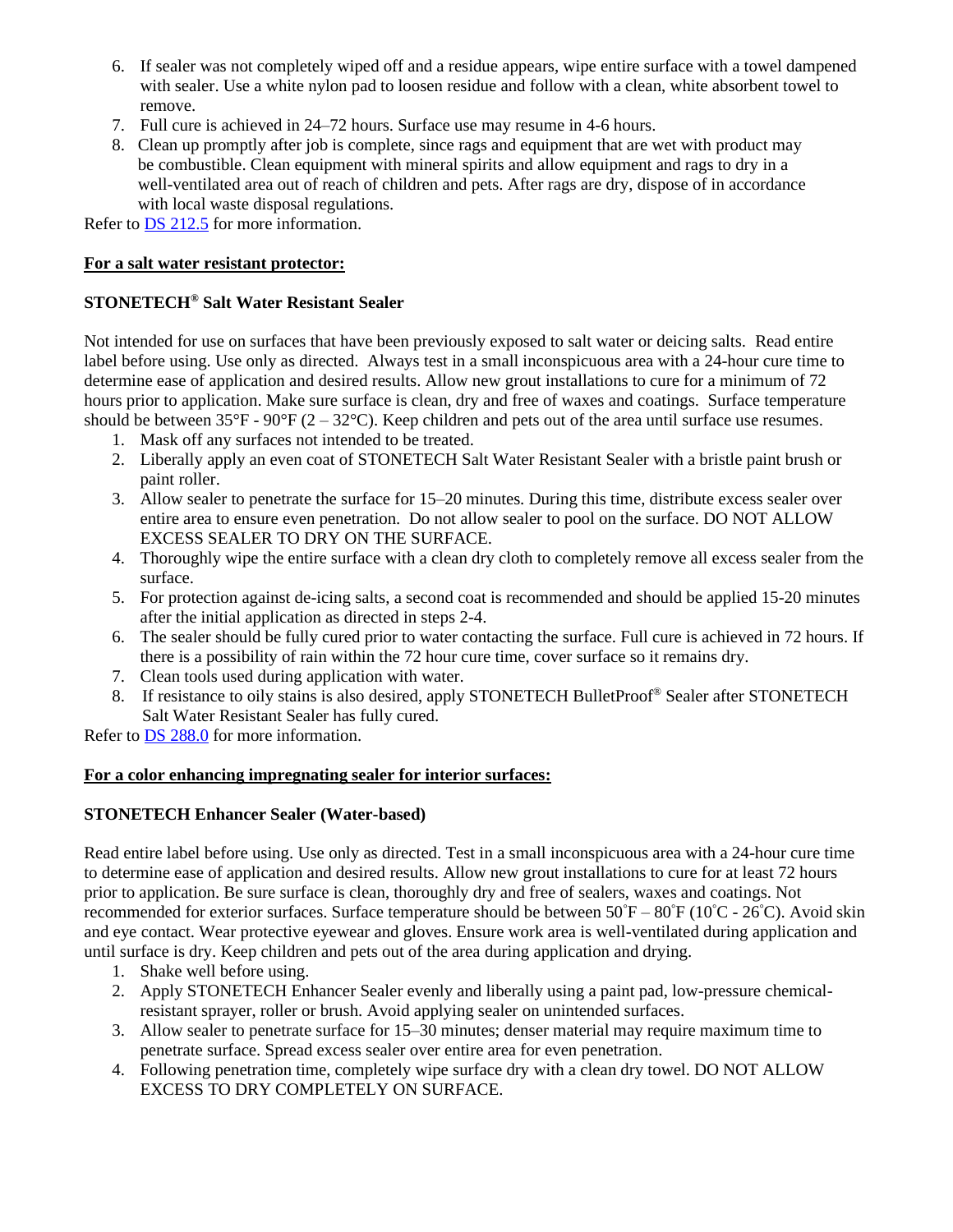- 5. A second coat may be needed for porous, absorbent surfaces or if a darker appearance is required. Apply second coat 1 hour after start of initial application following directions in steps 1–4.
- 6. A full cure is achieved after 24–72 hours. Surface traffic may begin in 6–8 hours. If needed sooner, cover the floor with red rosin paper to protect it until the recommended time periods have passed.
- 7. Clean tools used during application with water.

Refer to [DS 217.5](https://cdn.laticrete.com/~/media/product-documents/product-data-sheets/ds-2175.ashx) for more information.

# **For a color enhancing impregnating sealer for interior and exterior surfaces:**

# **STONETECH® ENHANCER PRO™ Sealer (Solvent Based)**

Read entire label before using. Use only as directed. Always test in a small inconspicuous area with a 24-hour cure time to determine ease of application and desired results. Allow new grout installations to cure for a minimum of 72 hours prior to application. Make sure surface is clean, free of waxes, coatings, and previous sealers, and is dry for 24-72 hours. Surface temperature should be between 50°F and 80°F (10°C and 26°C). Ensure that the area is well-ventilated during application and until treated surface is dry. Keep children and pets out of the area until treaded surface is dry.

- 1. Mask off any surfaces not intended to be treated.
- 2. Liberally apply an even coat of STONETECH Enhancer Pro<sup>TM</sup> Sealer using a paint pad, roller, brush, or pump-up garden sprayer. Do not use a power sprayer, towel, or sponge for application. Do not thin before using. See Method of Application below for more instructions.
- 3. Allow sealer to penetrate surface for 15-20 minutes. Denser material may require more time to penetrate. DO NOT ALLOW EXCESS SEALER TO DRY ON SURFACE. Failure to remove excess sealer from surface may result in residue that may need to be mechanically removed.
- 4. Thoroughly wipe surface with multiple dry cloths to remove all excess sealer.
- 5. A second coat may be needed for more absorbent surfaces or if darker appearance is required. Sealer should be applied one hour after start of initial application, as directed in steps 2-4.
- 6. Full cure is achieved after 24-72 hours. Avoid surface traffic for 6-8 hours after application. If surface traffic must resume sooner, cover the floor with red rosin paper to protect it until full cure has been achieved. Red rosin paper is not needed to apply second coat.
- 7. Clean up promptly after job is complete. Rags and equipment that are wet with product may be flammable. Clean equipment with mineral spirits and allow to dry in a well-ventilated area. Allow rags to dry in a well-ventilated area out of reach of children and pets. When dry, dispose of in accordance with local waste disposal regulations.

Refer to DS [218.5](https://cdn.laticrete.com/~/media/product-documents/product-data-sheets/ds-2185.ashx) for more information.

# **For a color enhancing topical protector (two options):**

# **1. STONETECH High Gloss Finish & Sealer**

Read entire label before using. Use only as directed. Always test in a small inconspicuous area to determine appropriate application method, achievement of desired results, and to ensure good adhesion. Surface must be thoroughly clean, dry, and free of any sealers or coatings before application. Application to a dirty or dusty surface will affect adhesion and appearance. Avoid applying in direct sunlight, surface temperature should be  $50^{\circ}F - 80^{\circ}F (10^{\circ}C - 26^{\circ}C)$ . STONETECH<sup>®</sup> High Gloss Finish & Sealer should not be applied to a wet or moist surface. Avoid applying onto surfaces not intended for treatment. For new installations with grout, sealer can be applied as soon as 72 hours after grouting. Fresh concrete slabs require a minimum of 28 days to cure before applying the sealer. Keep children and pets out of the area until treated surface is dry.

- 1. SHAKE WELL BEFORE USING. Do not dilute before applying.
- 2. Liberally apply 1-3 even coats of STONETECH High Gloss Finish & Sealer with a natural bristle paint brush, paint roller, low pressure sprayer, or pump-up garden sprayer. Avoid puddling of product during application.
- 3. Allow 30-45 minutes between coats or until the surface is dry.